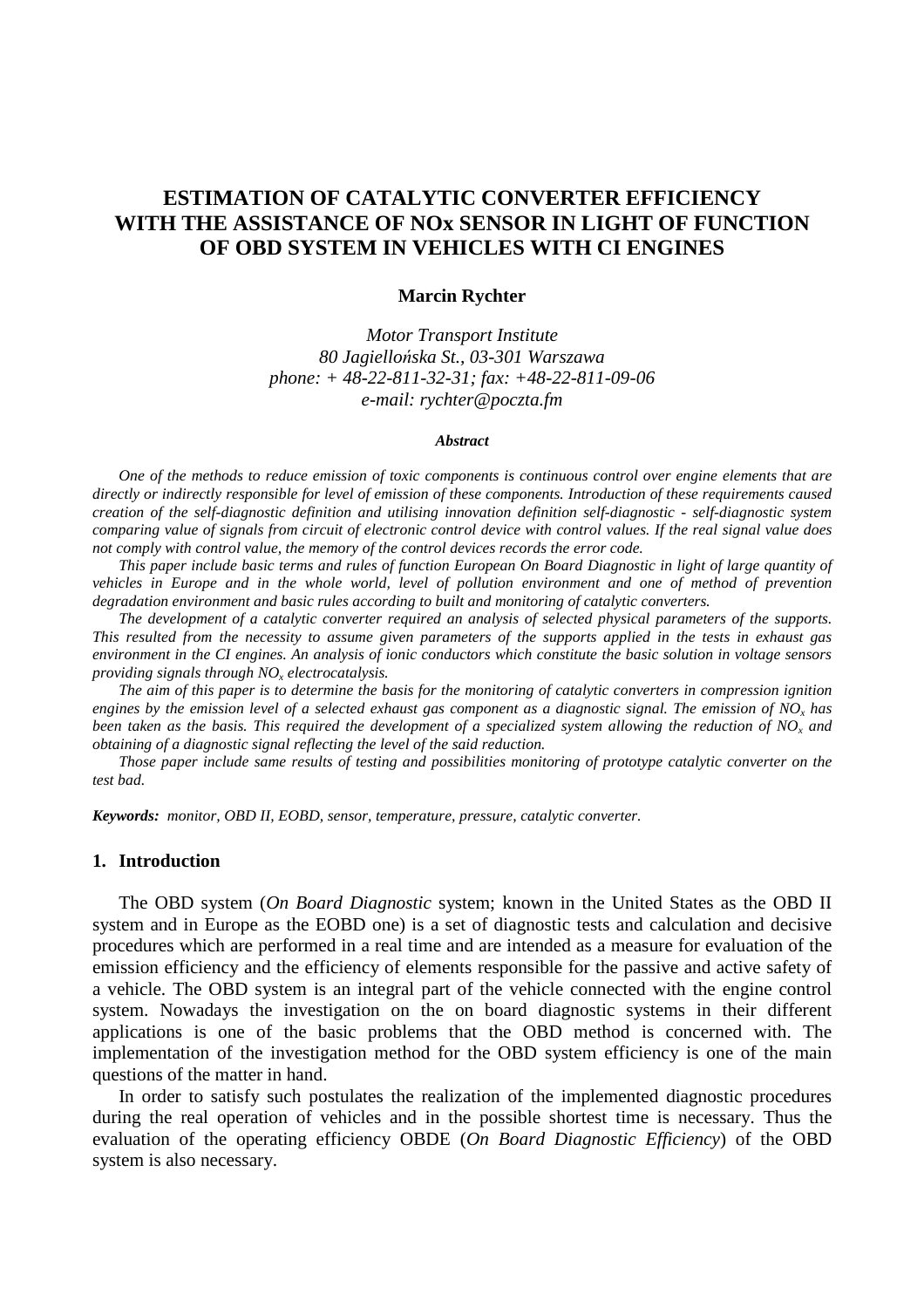### **2. Tested station**

The engine research work presented in this paper was carried out in the laboratory of the Institute of Combustion Engines and Transport at Poznań University of Technology. For the research needs an exhaust system of the tested engine was adequately adapted. The engine test stand consisted of the following elements [4]:

4CT90 compression-ignition engine manufactured by WSW Andoria,

- $\triangleright$  AMX-210/100 eddy-current brake with water cooling,
- reducing catalytic converter *(catalyst*) equipped with carriers of 200 cpsi density,
- HORIBA MEXA 7100 exhaust emission analyser,
- $\triangleright$  temperature sensors,
- $\triangleright$  pressure sensor.

For determining the efficiency of the applied catalyst, and  $NO<sub>x</sub>$  probe as well, on the adapted test stand under the engine test bench conditions (fig. 1), some preliminary tests were carried out according to the obligatory ESC (*European Stationary Cycle*) test.

A special catalytic converter equipped with carriers of 200 cpsi density was built for the test needs. It consists of five blocks with dimensions of 125×50 mm. The catalyst casing enables performing the tests for a variable number of catalytic blocks and taking the measurements behind each block.

A chemical composition of the catalytic converters was developed (*selected*) in the Institute of Internal Combustion Engines at Poznań University of Technology in cooperation with the Department of Inorganic Chemistry at AGH University of Science and Technology in Kraków. The catalytic layers were produced by means of the USPD (*Ultra Spray Pyrolysis Deposition*) and sol-gel methods for  $CeO<sub>2</sub>-ZrO<sub>2</sub>/PtPd$  and  $CeO<sub>2</sub>-ZrO<sub>2</sub>/PtRu$  components [5].



*Fig. 1. Diagram of modification exhaust pipe with installed* catalytically converter *in test bed and present of measurement points [3]; 0-8 – measurement points:(T) – temperature, (p) – pressure* 

### **3. Analyses of temperatur dissolution in exhaust pipe**

The temperature is a basic parameter affecting the ability of generating voltage signals by the sensors produced in the *"sensor to sensor*" technology. Owing to the design of sensors and the constructional materials used for the execution of electrodes in the individual areas, as shown in papers [3, 4, 5], it was necessary to provide an additional reheating to reach the temperatures which enable starting the oxygen pumps. Taking into consideration the operating parameters of the engine examined on the engine test bed the exhaust gas temperatures during the realization of the ESC test could reach the range in which generating the diagnostic signals by the sensors was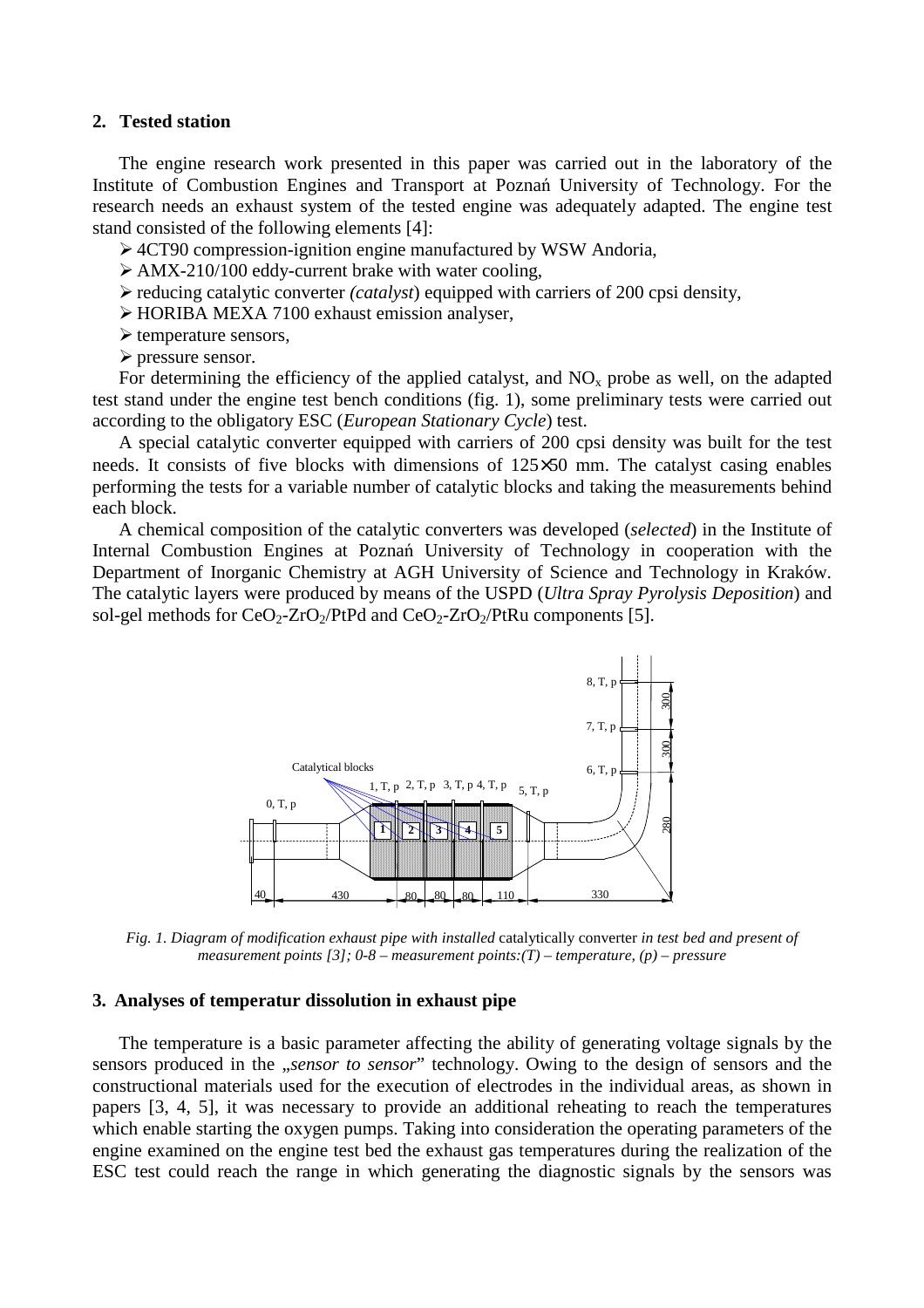possible. Overheating the measuring probe of a sensor caused by too high temperatures of exhaust gas while supplying a system of heaters with an external voltage can result in a degradation of electrodes. Therefore the developed laboratory system requires a manual selection of the voltage for supplying a sensor in a way eliminating a risk of exceeding the threshold voltage value for given engine operating conditions. To complete the gathered knowledge on the possibilities of delivering the supply voltage depending on the temperature in the exhaust engine system an analysis of the temperature distribution was carried out in the measuring points of the exhaust system, provided for the  $NO<sub>x</sub>$  sensors (fig. 2 – 3) [3].



*Fig. 2. Distribution of temperature in measurement point T0-T8 exhaust pipe of testing engine without catalytically converter during realization ESC test [3]* 



*Fig. 3. Distribution of temperature in measurement point T0-T8 exhaust pipe of testing engine with 200 cpsi catalytically converter during realization ESC test [3]* 

The performed analysis indicates that with regard to the exhaust gas temperatures the phases II, VIII and X are most critical. It concerns both temperatures measured without and with the catalyst provided. In case of phase II the highest temperature of  $710^{\circ}$ C was reached at the T0 point of the exhaust system equipped with a catalyst with a carrier of 200 cpsi density.

In case of phases VIII and X the exhaust gas temperature were reaching the values ranging from  $737^{\circ}$ C to  $759^{\circ}$ C. These are temperatures at which the sensors, owing to their design and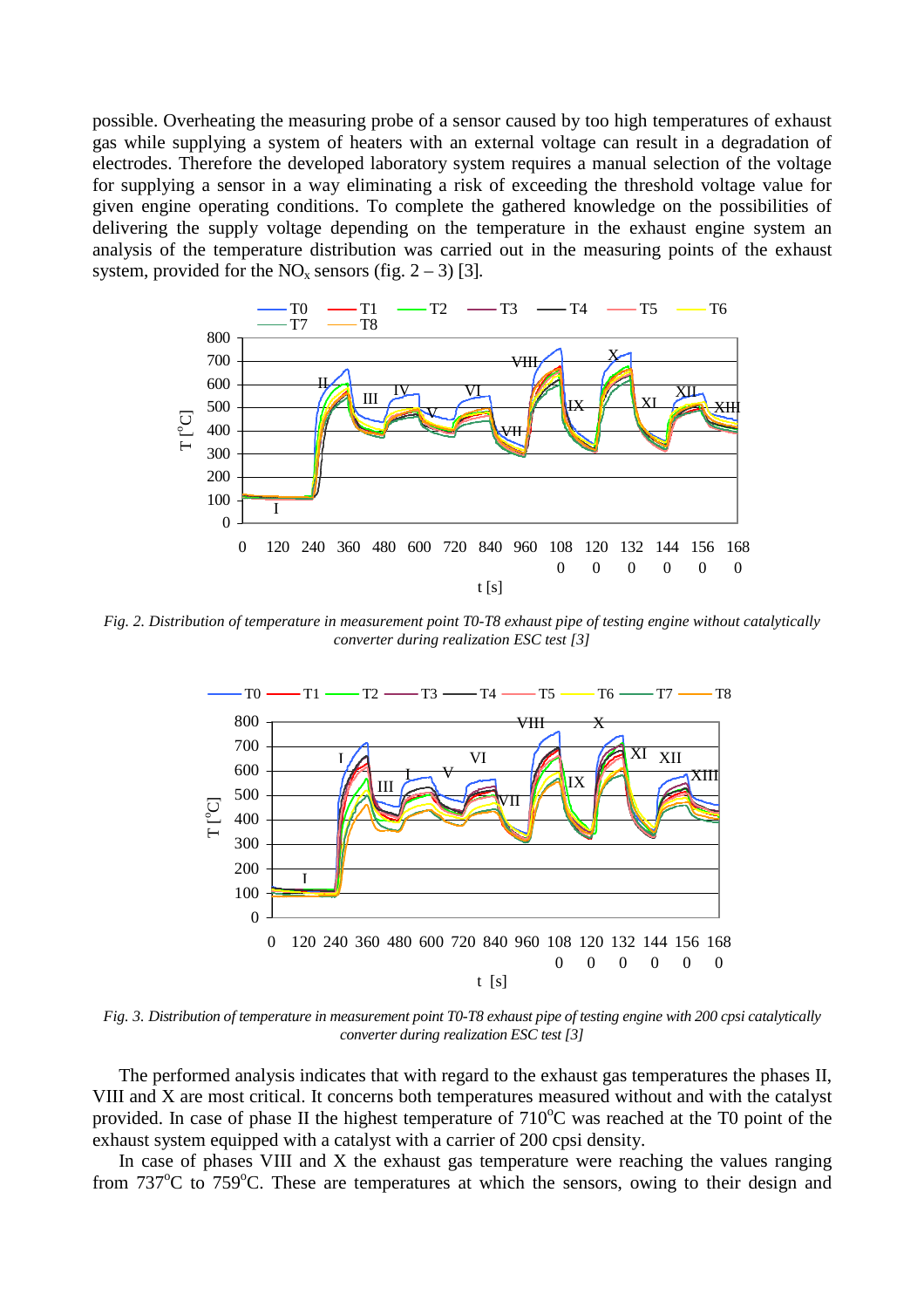constructional materials for electrodes, are able to generate voltage signals without necessity of reheating. For all other test phases the highest temperatures were reached at the T0 point and the recorded temperatures were not exceeding the value of  $600^{\circ}$ C.

This analysis indicates that in case of phases VIII and X, during a realization of the engine test bed examinations, the applied sensors will be most sensitive to the controlled supply voltage value. The obtained temperature distribution suggests that for these phases the sensor reactions should be fastest as the optimum sensor temperatures can be reached without necessity of reheating. However, the above applies to the sensor installed at T0.

### **4. Analyses of pressure dissolution in exhaust pipe**

The rate of chemical reactions is a function of the reactive exhaust gas components, exhaust gas temperature, type of the applied catalyst and pressure. For reactions proceeding in a gaseous phase the concentrations and pressures are interdependent. However, the pressure can independently affect the reaction rate values, thereby the response times of the sensor in the considered system. In order to find the importance of these variables the experiments should be carry out in a way which makes possible a simultaneous change of the smallest number of parameters. It is impossible to perform such experiments in case of examination being realized under the engine test bed conditions. For this reason the importance of pressure is limited to its effect on the sensor response time with regard to the exchange of exhaust gas present in the sensor's probe.

The pressure in the exhaust system affects the intensity of the gas exchange in a sensor by affecting the pressure present in a measuring probe, as shown in papers [3, 4, 5]. When an increase in pressure in a measuring area is faster the speed of the gas exchange in the individual regions of the  $NO<sub>x</sub>$  increases and thereby a frequency of the voltage signals should be greater.

With reference to the classic catalyst the engine exhaust system pressure results in a number of the molecules adsorbed within a catalytic layer. Regarding it to the sensor conditions a number of the collisions of oxygen molecules with the electrode *Pt* should be also higher what can directly result in the sensor response time value.

In the phase I of the test, in which the engine was operating at idling speed, the average overpressure in the exhaust system without the catalyst was of  $0.03 \cdot 10^{-4}$  Pa (fig. 4). In case of the exhaust system equipped with the catalysts with the 200 cpsi carriers such same overpressure values of  $0.03 \cdot 10^{-4}$  Pa were recorded. From the considered research point of view such values do not allow to get information necessary for the realisation of the next assumed examination.

Analysing a distribution of pressure in the exhaust system without the catalyst it can be found that for all phases of the test the pressure differences between the p0–p5 points are small (fig. 4). In points p6–p8 which are distant from the point p5 by 60 cm the pressure values are also similar. In every phase, depending on the overpressure values, the measuring points can be separated into two groups of points p0–p5 and p6–p8. In points p6–p8 the overpressure values in every phase are smaller what results from their greater distance from the exhaust collector. The differences in the overpressure values measured in the measuring points of the individual groups can be explained by the pressure fluctuation in the engine exhaust system and an indication error of the applied pressure measuring sensors (fig. 5).

As the distance from the exhaust collector increases the pressure value decreases. In case of measuring points before (p0), in  $(p1 - p4)$  and just after the catalysts (p5), the differences in the overpressure values are caused by the exhaust gas flow resistance in the individual catalytic blocks. For every test phase in points distant from the catalyst  $(p6 - p8)$  the pressure values are much lower and continue their falling tendency depending on the distance in relation to the exhaust collector.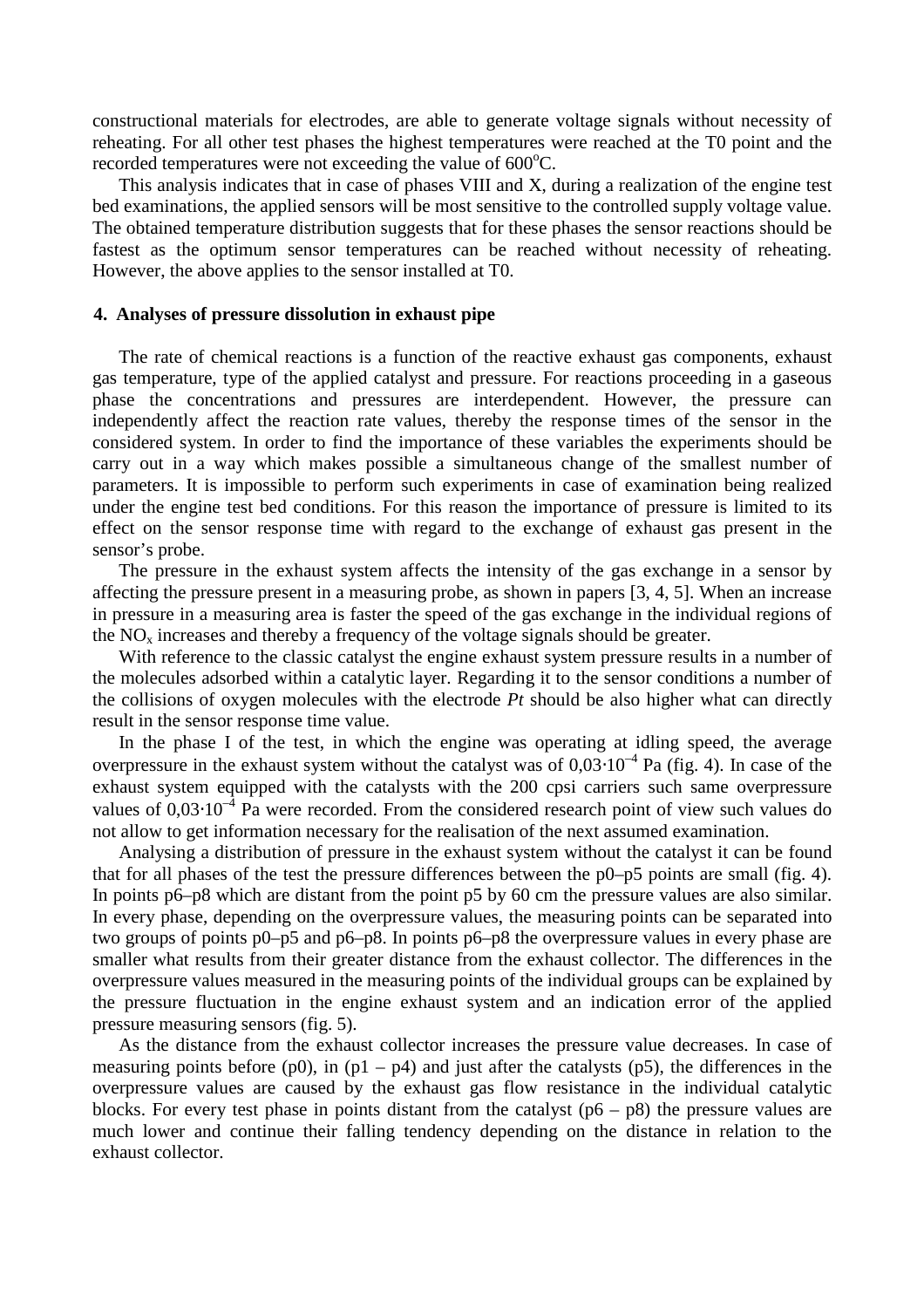In case of the catalyst the highest overpressure values were recorded for the phase X at the point p0 and they were of  $6,3.10^{-4}$  Pa for the catalyst equipped with the 200 cpsi carrier.



*Fig. 4. Distribution of pressure in measurement point p0-p8 exhaust pipe of testing engine without catalytically converter during realization ESC test [3]* 



*Fig. 5. Distribution of temperature in measurement point T0-T8 exhaust pipe of testing engine with 200 cpsi catalytically converter during realization ESC test [3]* 

### **5. Analyses of tested catalytic converter with 200 cpsi**

In order to determine the effectiveness of the applied catalytic converter for the reduction of the  $NO<sub>x</sub>$  emission according to the obligatory official certification test ESC some preliminary examinations of its efficiency under the engine test bend conditions were performed. Taking the operation nature (character) into consideration the  $NO<sub>x</sub>$  emission in each phase of the test was analysed [3].

To determine the reduction in the  $NO<sub>x</sub>$  emission the emission measurements were taken after each catalytic block. The presented results are referred to the  $NO<sub>x</sub>$  concentration values before the catalytic converter**.** The efficiency for the individual catalytic blocks was determined from the relation: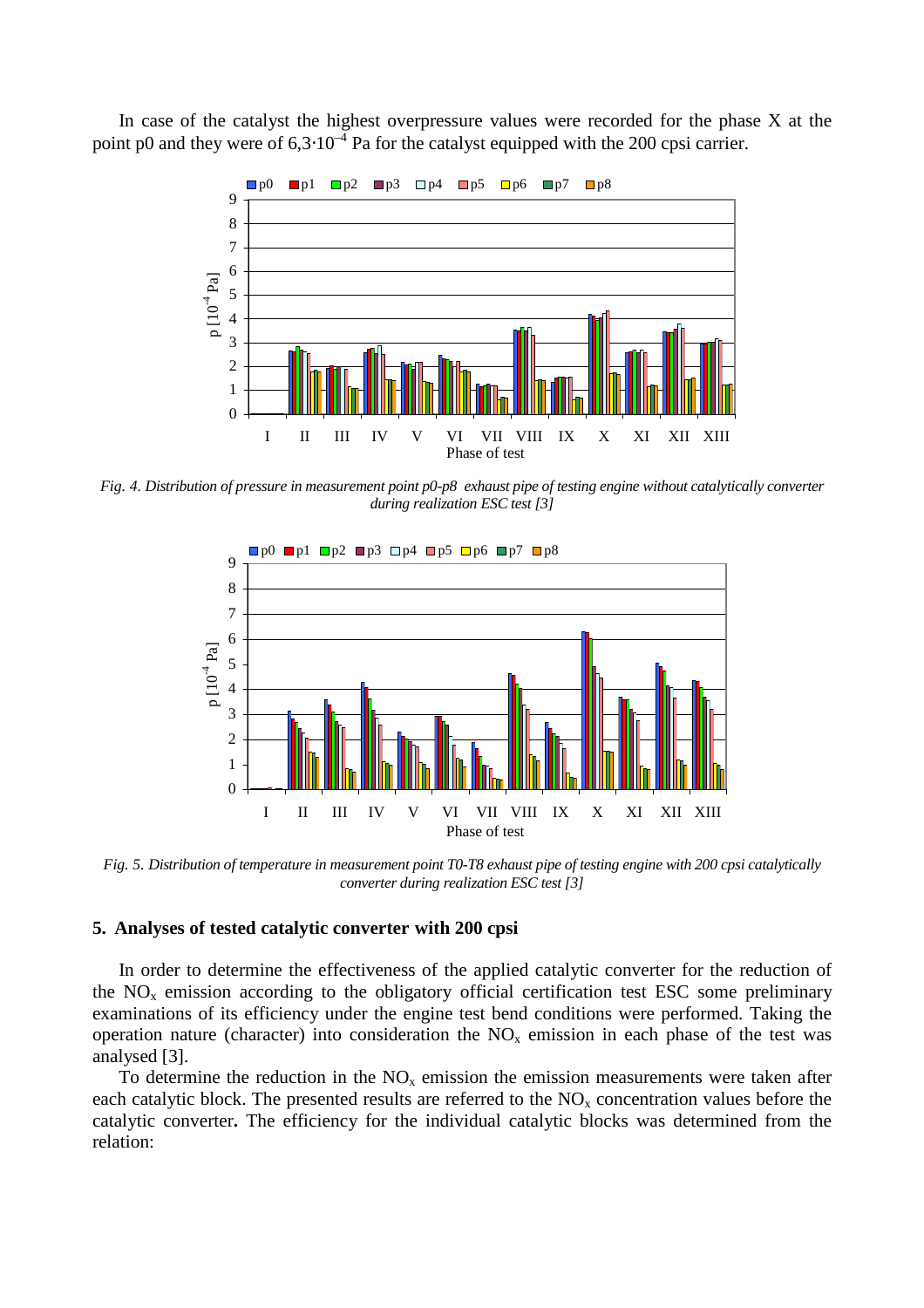$$
k_r = \frac{C_p - C_z}{C_p} \cdot 100 [%],
$$

where:

 $C_p$  –concentration NO<sub>x</sub> before catalytic converter,  $C_z$  –concentration NO<sub>x</sub> after catalytic converter.

Due to the diversified parameters characterising the catalytic converters, which are being built with the use of the catalytic carriers with different cell densities, the examinations were performed for the catalytic blocks based on the carriers with a cell density typical for the compressionignition engines of 200 cpsi (fig. 6). The application of the catalytic carriers with higher cell densities was considered inadvisable because of a high resistance of flow of exhaust gases intensified by the PM emission.

The operation performance of the catalytic converter with the 200 cpsi carrier is similar in each phase of the test (fig. 7). In phases II-XIII the catalytic converter was characterized by an effectiveness of the reduction in the  $NO<sub>x</sub>$  emission of 15%. The analysis of the measuring points shows that from the point c3 on the reduction in the  $NO<sub>x</sub>$  emission level was constant. That means that the catalytic reactor volume is sufficient with reference to the assumed amount of the active layer deposited on each catalytic block. The ratio of that volume to the engine displacement volume was 0.76. The analysis of the bibliographic data shows that this ratio values are in the 0.75-1.3.range.



*Fig. 6. Metallic enclosure of tested catalytic converter [3]* 



Fig. 7. *Value of NO<sup>x</sup> concentration during ESC test of catalytically converter with 200 cpsi [3]*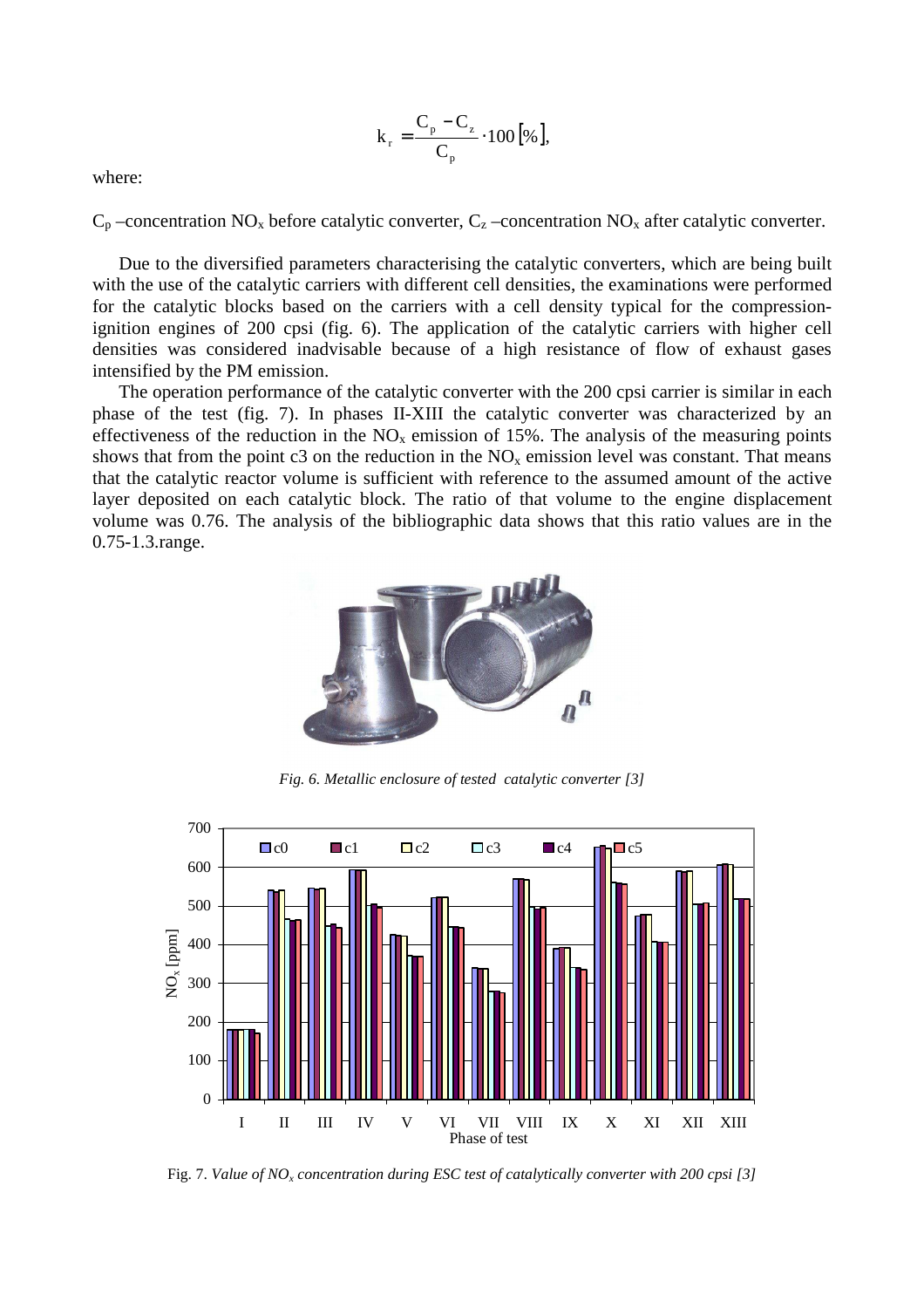The emission measurements in points *c6–c8* are considered close to the emission measured in the point  $c5$ . For the discussed points the difference in the  $NO<sub>x</sub>$  concentration was at the indication error level of the measuring exhaust gas analyser.

The performed analysis shows that the catalytic converter with the 200 cpsi carrier allows to obtain a satisfactory difference in the voltage signals basing on the  $NO<sub>x</sub>$  concentration after the third catalytic block. However, it should be noted that the obtained effectiveness of the catalytic converter for the  $NO<sub>x</sub>$  reduction is unsatisfactory. The average percentage effectiveness of the discussed catalytic converter in the measuring point c5 was 14% (table 1).

| No phase             |        | П      | Ш      | IV     | V              | VI  | VII  | VШ | IX  | Х             | XI  | XII | XШ  |
|----------------------|--------|--------|--------|--------|----------------|-----|------|----|-----|---------------|-----|-----|-----|
| Point c1             | 0,3    | 0,8    | 0,1    | $-0,3$ | 2              | 0,3 | $-1$ |    | 0,3 | $-10$         | 0,3 | 10  | 0,3 |
| Point c <sub>2</sub> | 0,4    | $-0,1$ | $-0,5$ | $-0,3$ | $\overline{2}$ | 0,4 | $-1$ |    | 0,4 | -9            | 0,4 | 10  | 0,4 |
| Point c3             | $-0,8$ | 13     | 17     | 15     | 14             | 15  | 16   | 14 | 13  |               | 15  | 23  | 14  |
| Point c4             | $-0,8$ | 14     | 16     | 14     | 15             | 15  | 16   | 14 | 13  | 6             | 15  | 23  | 14  |
| Point c5             |        | 14     | 18     | 16     | 15             | 15  | 17   | 14 | 15  | $\mathfrak b$ | 15  | 22  | 15  |

Table 1. *Efficiency of limit NO<sub>x</sub> concentration [%] behind ever catalytically blocks in light of concentration before catalytically converter (200 cpsi) [3]* 

## **Conclusions**

On the basis of the performed examinations and obtained test results the following conclusions can be drawn:

- 1. The analysis of the  $NO<sub>x</sub>$  concentrations in exhaust gas from the compression-ignition engine can be based on the indications of the voltage probes with the modified electrodes of the oxygen pump;
- 2. The application of the reduction conditions in the voltage probes using the nitrogen oxides reduction by the electro-catalytic way depends on the exhaust gas parameters, the values of which change depending on the rotational crankshaft speed and engine load. For this reason obtaining the diagnostic signal for the whole engine operation range is impossible. The control of the correctness of the catalyst operation regarding the nitrogen oxides reduction can be realised for the defined operating parameters of the tested engine;
- 3. For phases VIII and X of the ESC test the reheating the test probe installed before the catalyst was unnecessary owing to the high exhaust gas temperature  $(737-759^{\circ}C)$ .

### **References**

- [1] Merkisz, J., Mazurek, S., *Pokładowe systemy diagnostyczne pojazdów samochodowych*; WKiŁ, Warszawa, 2002.
- [2] Merkisz, J., Rychter, M., *Monitorowanie sprawno*ś*ci reaktora katalitycznego pod k*ą*tem diagnostyki pokładowej EOBD II*, Warszawa, Kones, 2002.
- [3] Rychter, M., *Monitorowanie silnika o zapłonie samoczynnym w systemie OBD na podstawie emisji spalin w kontek*ś*cie poprawy wła*ś*ciwo*ś*ci ekologicznych silnika*, Rozprawa doktorska, Politechnika Poznańska, Poznań, 2004.
- [4] Rychter, M.: *Analiza warunków panuj*ą*cych w układzie wylotowym silnika o ZS w aspekcie*  zastosowania sond pomiarowych określających stężenie NO<sub>x</sub>, Transport Samochodowy 1/2006, str. 53–73, 2006.